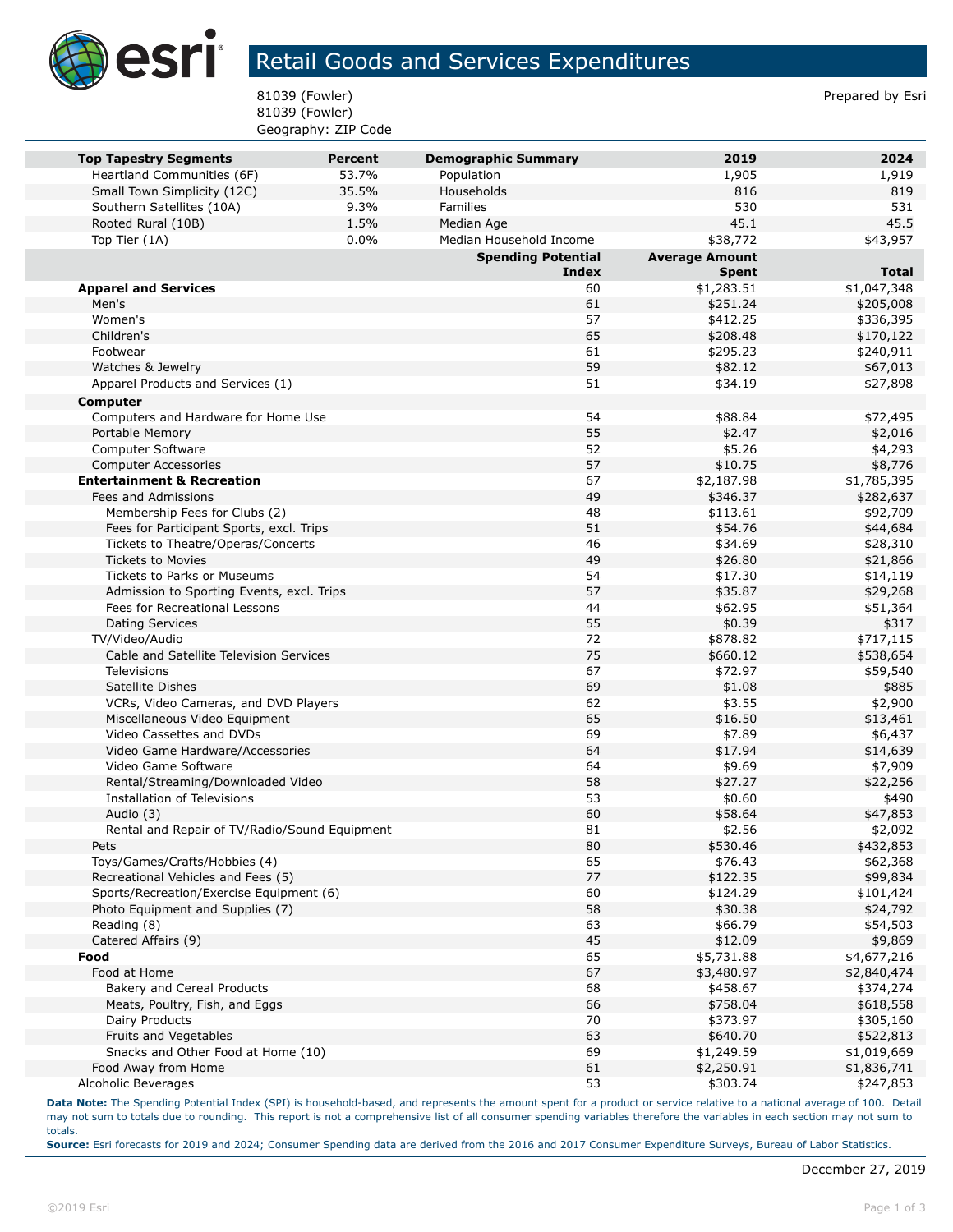

## Retail Goods and Services Expenditures

81039 (Fowler) **Prepared by Estimate 18 and 20** and 20 and 20 and 20 and 20 and 20 and 20 and 20 and 20 and 20 and 20 and 20 and 20 and 20 and 20 and 20 and 20 and 20 and 20 and 20 and 20 and 20 and 20 and 20 and 20 and 20 81039 (Fowler) Geography: ZIP Code

|                                            | <b>Spending Potential</b><br><b>Index</b> | <b>Average Amount</b><br><b>Spent</b> | <b>Total</b> |
|--------------------------------------------|-------------------------------------------|---------------------------------------|--------------|
| <b>Financial</b>                           |                                           |                                       |              |
| Value of Stocks/Bonds/Mutual Funds         | 55                                        | \$11,733.99                           | \$9,574,938  |
| Value of Retirement Plans                  | 57                                        | \$54,047.79                           | \$44,102,998 |
| Value of Other Financial Assets            | 60                                        | \$3,400.43                            | \$2,774,749  |
| Vehicle Loan Amount excluding Interest     | 72                                        | \$2,065.81                            | \$1,685,698  |
| Value of Credit Card Debt                  | 61                                        | \$1,484.10                            | \$1,211,029  |
| Health                                     |                                           |                                       |              |
| Nonprescription Drugs                      | 73                                        | \$105.19                              | \$85,832     |
| Prescription Drugs                         | 81                                        | \$297.56                              | \$242,806    |
| Eyeglasses and Contact Lenses              | 75                                        | \$68.25                               | \$55,694     |
| Home                                       |                                           |                                       |              |
| Mortgage Payment and Basics (11)           | 59                                        | \$5,986.46                            | \$4,884,948  |
| Maintenance and Remodeling Services        | 57                                        | \$1,217.65                            | \$993,602    |
| Maintenance and Remodeling Materials (12)  | 77                                        | \$378.43                              | \$308,801    |
| Utilities, Fuel, and Public Services       | 72                                        | \$3,495.84                            | \$2,852,609  |
| <b>Household Furnishings and Equipment</b> |                                           |                                       |              |
| Household Textiles (13)                    | 63                                        | \$63.52                               | \$51,836     |
| Furniture                                  | 59                                        | \$364.99                              | \$297,833    |
| Rugs                                       | 62                                        | \$20.21                               | \$16,492     |
| Major Appliances (14)                      | 69                                        | \$245.59                              | \$200,405    |
| Housewares (15)                            | 65                                        | \$69.05                               | \$56,344     |
| Small Appliances                           | 66                                        | \$31.92                               | \$26,049     |
| Luggage                                    | 49                                        | \$6.90                                | \$5,630      |
| Telephones and Accessories                 | 52                                        | \$39.50                               | \$32,229     |
| <b>Household Operations</b>                |                                           |                                       |              |
| Child Care                                 | 56                                        | \$286.13                              | \$233,482    |
| Lawn and Garden (16)                       | 73                                        | \$344.28                              | \$280,929    |
| Moving/Storage/Freight Express             | 48                                        | \$32.15                               | \$26,236     |
| Housekeeping Supplies (17)                 | 70                                        | \$525.04                              | \$428,429    |
| <b>Insurance</b>                           |                                           |                                       |              |
| Owners and Renters Insurance               | 76                                        | \$440.77                              | \$359,667    |
| Vehicle Insurance                          | 70                                        | \$1,088.68                            | \$888,367    |
| Life/Other Insurance                       | 70                                        | \$323.14                              | \$263,683    |
| Health Insurance                           | 72                                        | \$2,815.31                            | \$2,297,293  |
| Personal Care Products (18)                | 61                                        | \$306.60                              | \$250,184    |
| School Books and Supplies (19)             | 61                                        | \$94.78                               | \$77,337     |
| Smoking Products                           | 93                                        | \$376.00                              | \$306,818    |
| <b>Transportation</b>                      |                                           |                                       |              |
| Payments on Vehicles excluding Leases      | 76                                        | \$1,936.15                            | \$1,579,895  |
| Gasoline and Motor Oil                     | 72                                        | \$1,657.29                            | \$1,352,347  |
| Vehicle Maintenance and Repairs            | 67                                        | \$762.10                              | \$621,875    |
| <b>Travel</b>                              |                                           |                                       |              |
| Airline Fares                              | 49                                        | \$265.12                              | \$216,334    |
| Lodging on Trips                           | 59                                        | \$368.93                              | \$301,045    |
| Auto/Truck Rental on Trips                 | 52                                        | \$13.69                               | \$11,171     |
| Food and Drink on Trips                    | 57                                        | \$308.07                              | \$251,388    |

**Data Note:** The Spending Potential Index (SPI) is household-based, and represents the amount spent for a product or service relative to a national average of 100. Detail may not sum to totals due to rounding. This report is not a comprehensive list of all consumer spending variables therefore the variables in each section may not sum to totals. **Source:** Esri forecasts for 2019 and 2024; Consumer Spending data are derived from the 2016 and 2017 Consumer Expenditure Surveys, Bureau of Labor Statistics.